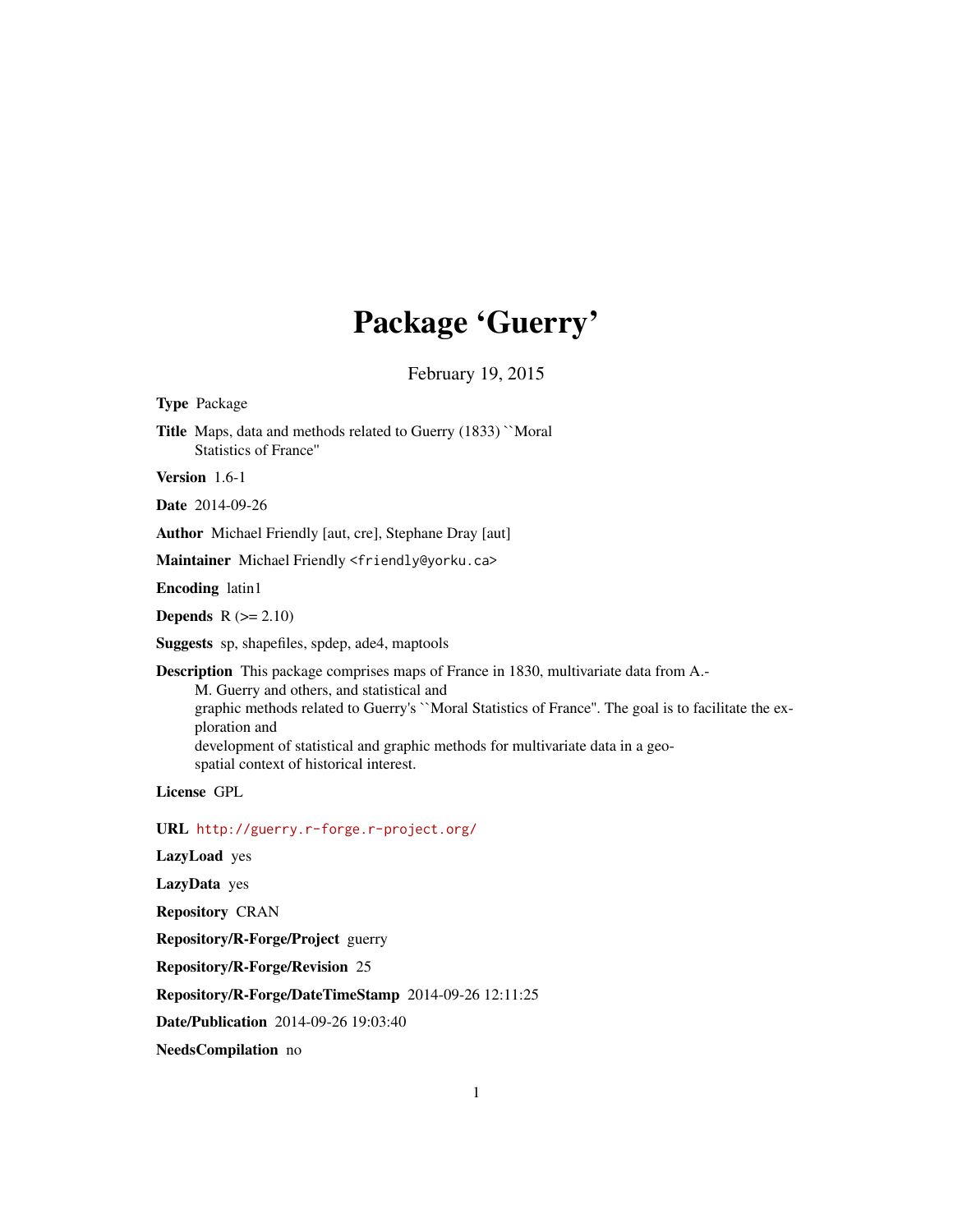### <span id="page-1-0"></span>R topics documented:

| Index |  |  |
|-------|--|--|

Guerry-package *Guerry: maps, data and methods related to A.-M. Guerry's "Moral Statistics of France" (1833)*

#### Description

Andre-Michel Guerry (1833) was the first to systematically collect and analyze social data on such things as crime, literacy and suicide with the view to determining social laws and the relations among these variables. He provided the first essentially multivariate and georeferenced spatial data on socially important questions, e.g., Is the rate of crime related to education or literacy? How does this vary over the departments of France? Are the rates of crime or suicide within departments stable over time?

In an age well before the idea of correlation had been invented, Guerry used graphics and statistical maps to try to shed light on such questions. In a later work (Guerry, 1864), he explicitly tried to entertain larger questions, but with still-limited statistical tools: Can rates of various crimes be related to multiple causes or predictors? Are the rates and ascribable causes in France similar or different to those found in England?

The Guerry package comprises maps of France in 1830, multivariate data from A.-M. Guerry and others, and statistical and graphic methods related to Guerry's *Moral Statistics of France*. The goal of providing these as an R package is to facilitate the exploration and development of statistical and graphic methods for multivariate data in a geo-spatial context.

#### Details

| Package:  | Guerry     |
|-----------|------------|
| Type:     | Package    |
| Version:  | $1.6-0$    |
| Date:     | 2014-09-23 |
| License:  | GPL        |
| LazyLoad: | yes        |

Data from Guerry and others is contained in the data frame [Guerry](#page-6-1). Because Corsica is often considered an outlier both spatially and statistically, the map of France circa 1830, together with the Guerry data is provided as SpatialPolygonsDataFrames in two forms: [gfrance](#page-4-1) for all 86 departments, and and [gfrance85](#page-5-1), for the 85 departments excluding Corsica.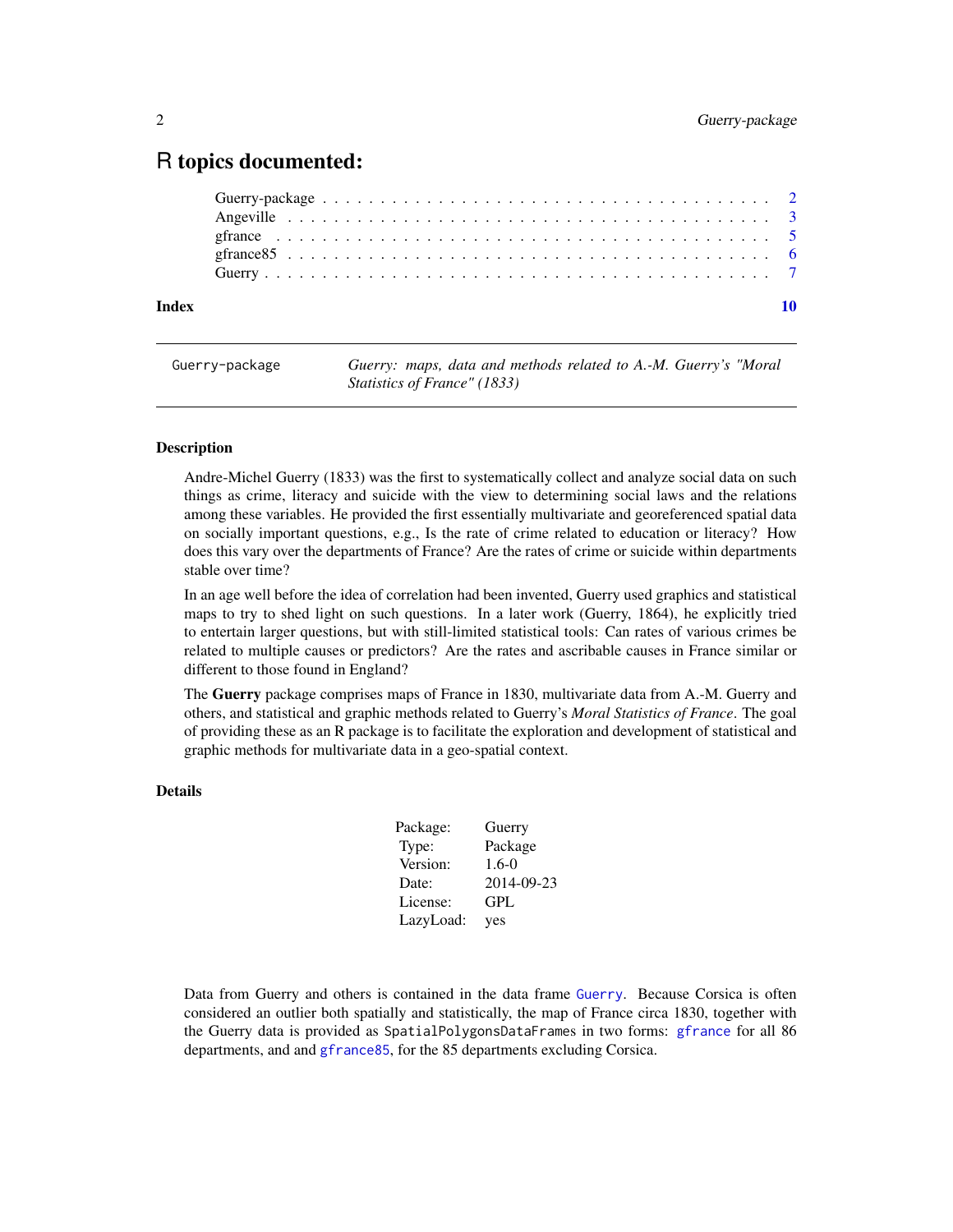#### <span id="page-2-0"></span>Angeville 3

#### Author(s)

Michael Friendly and Stephane Dray

Maintainer: Michael Friendly <friendly AT yorku.ca>

#### References

Dray, S. and Jombart, T. (2009). A Revisit Of Guerry's Data: Introducing Spatial Constraints In Multivariate Analysis. Unpublished manuscript.

Brunsdon, C. and Dykes, J. (2007). Geographically weighted visualization: interactive graphics for scale-varying exploratory analysis. Geographical Information Science Research Conference (GIS-RUK 2007). NUI Maynooth, Ireland, April, 2007. [http://ncg.nuim.ie/gisruk/materials/](http://ncg.nuim.ie/gisruk/materials/proceedings/PDF/3C1.pdf) [proceedings/PDF/3C1.pdf](http://ncg.nuim.ie/gisruk/materials/proceedings/PDF/3C1.pdf).

Friendly, M. (2007). A.-M. Guerry's Moral Statistics of France: Challenges for Multivariable Spatial Analysis. *Statistical Science*, 22, 368-399.

Friendly, M. (2007). Supplementary materials for André-Michel Guerry's Moral Statistics of France: Challenges for Multivariate Spatial Analysis, <http://www.math.yorku.ca/SCS/Gallery/guerry/>.

Guerry, A.-M. (1833). *Essai sur la statistique morale de la France* Paris: Crochard. English translation: Hugh P. Whitt and Victor W. Reinking, Lewiston, N.Y.: Edwin Mellen Press, 2002.

Guerry, A.-M. (1864). *Statistique morale de l'Angleterre comparée avec la statistique morale de la France, d'après les comptes de l'administration de la justice criminelle en Angleterre et en France, etc.* Paris: J.-B. Baillière et fils.

<span id="page-2-1"></span>Angeville *Data from d'Angeville (1836) on the population of France*

#### Description

Adolph d'Angeville (1836) presented a comprehensive statistical summary of nearly every known measurable characteristic of the French population (by department) in his *Essai sur la Statistique de la Population francaise*. Using the graphic method of shaded (choropleth) maps invented by Baron Charles Dupin and applied to significant social questions by Guerry, Angeville's *Essai* became the first broad and general application of principles of graphic representation to national industrial and population data.

The collection of variables in the data frame Angeville is a small subset of over 120 columns presented in 8 tables and many graphic maps.

#### Usage

data(Angeville)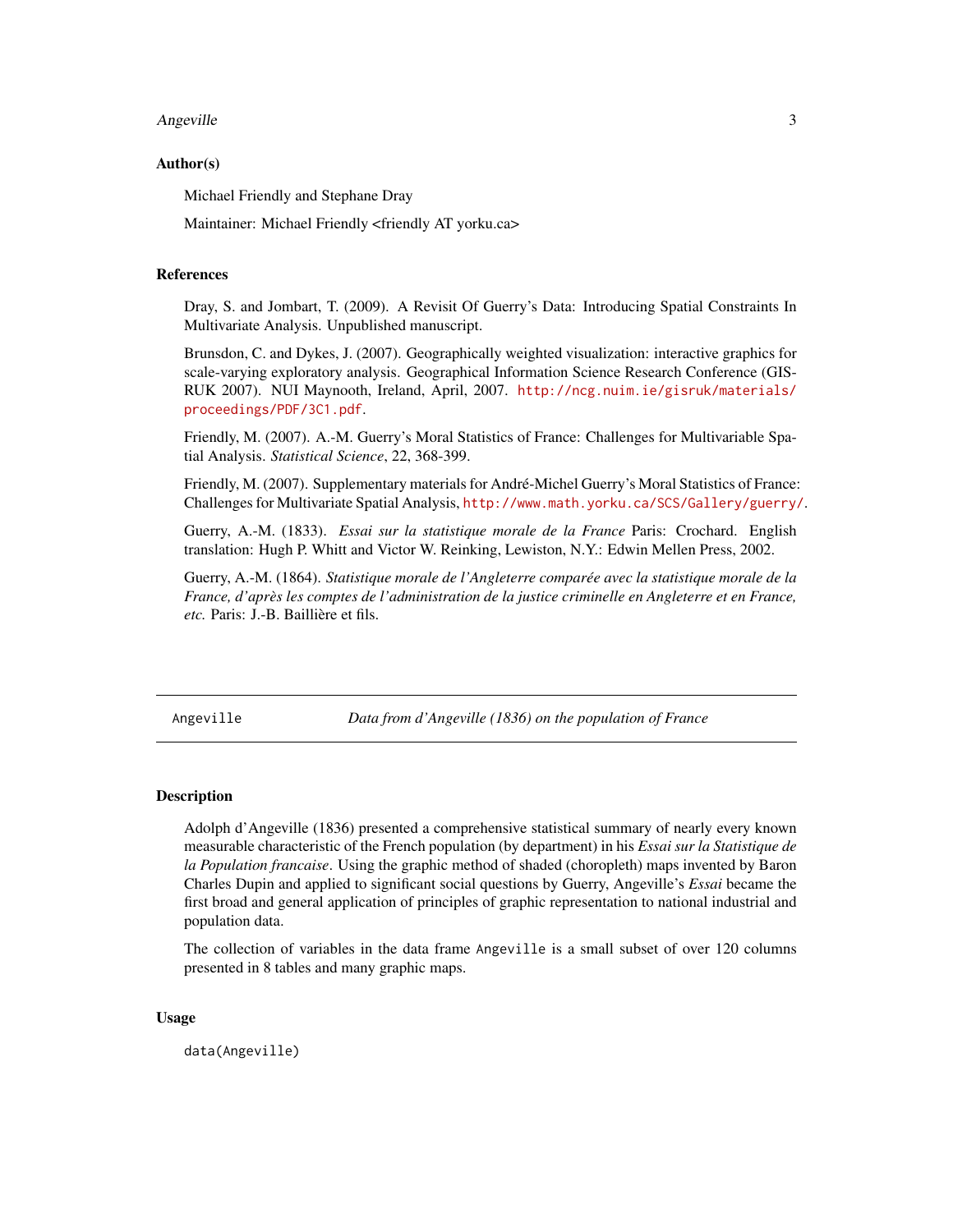#### <span id="page-3-0"></span>Format

A data frame with 86 observations on the following 16 variables.

dept a numeric vector

Department Department name: a factor with levels Ain Aisne ... Vosges Yonne

Mortality Mortality: Number of births to give 100 people at age 21 (T1:13)

Marriages Number of marriages per 1000 men aged 21 (T1:15)

Legit\_births Annual no. of legitimate births (T2:17)

Illeg\_births Annual no. of illegitimate births (T2:18)

Recruits Number of people registered for military recruitment from 1825-1833 (T3:32)

Conscripts Number of inhabitants per military conscript (T3:33)

Exemptions Number of military exemptions per 1000 all of physical causes (T3:47) Farmers Number of farmers during the census in 1831 (T4:65)

Recruits\_ignorant Average number of ignorant recruits per 1000 (T5:69)

Schoolchildren Number of schoolchildren per 1000 inhabitants (T5:71)

Windows\_doors Number of windows  $&$  doors in houses per 100 inhabitants (T5:72). This is sometimes taken as an indicator of household wealth.

Primary\_schools "Number of primary schools (T5:74)

Life\_exp Life expectancy in years (T1:9a,9b)

Pop1831 Population in 1831

#### Details

ID codes for dept were modified from those in Angeville's tables to match those used in [Guerry](#page-6-1).

Angeville's variables are recorded in a variety of different ways and some of these were calculated from other columns in his tables not included here. As well, the variable names and labels used here were often shortened from the more complete descriptions given by d'Angeville. The notation "(Tn:k)" indicates that the variable used here came from Table n, Column k.

#### Source

Angeville, A. d' (1836). *Essai sur la Statistique de la Population francaise*, Paris: F. Darfour.

The data was digitally scanned from Angeville's tables using OCR software, then extensively edited to correct obvious errors and finally subjected to some consistency checks using the column totals and ranked values he provided.

#### References

Whitt, H. P. (2007). Modernism, internal colonialism, and the direction of violence: suicide and crimes against persons in France, 1825-1830. Unpublished ms.

#### Examples

```
data(Angeville)
## maybe str(Angeville) ; plot(Angeville) ...
```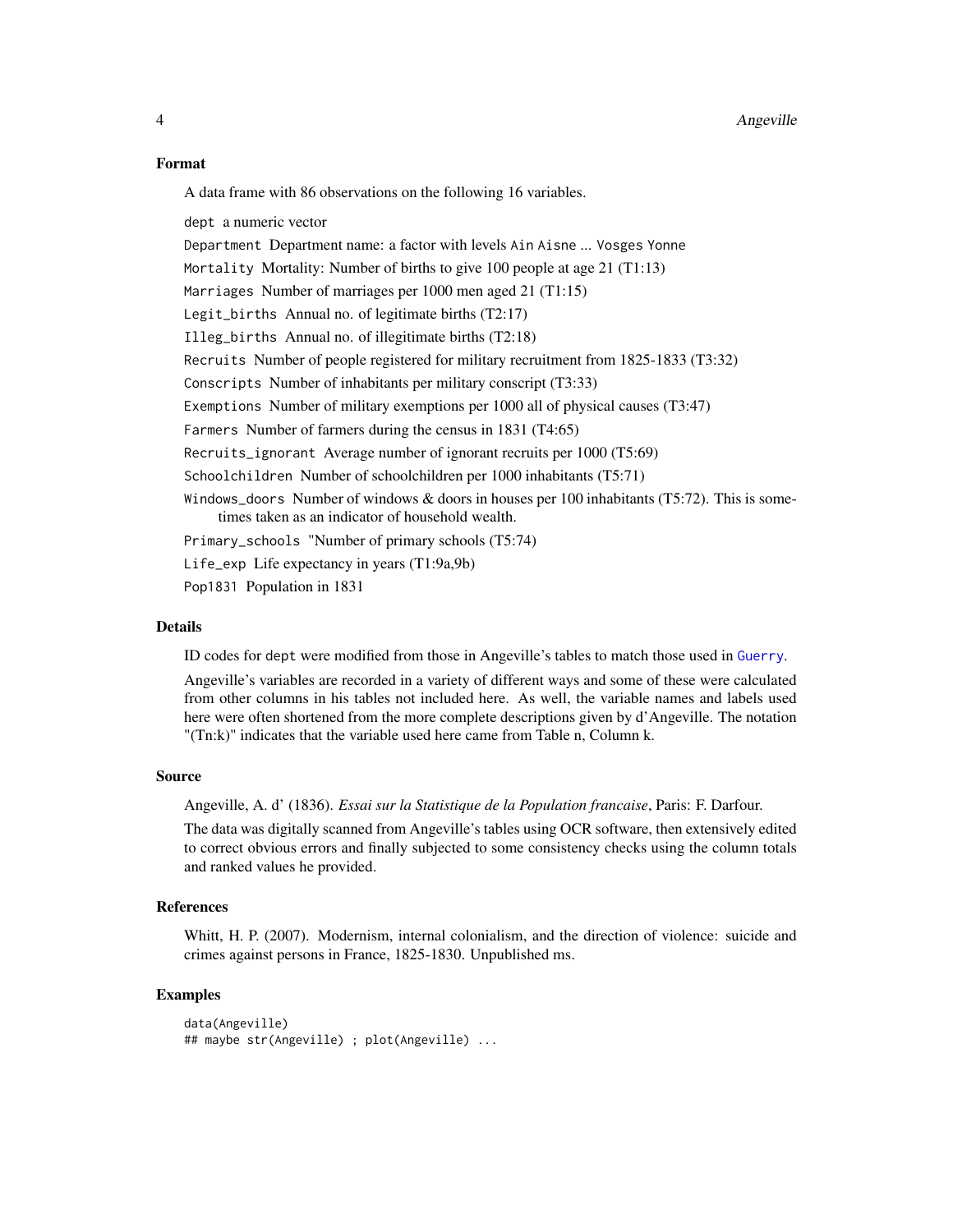<span id="page-4-1"></span><span id="page-4-0"></span>

#### Description

gfrance is a SpatialPolygonsDataFrame object created with the sp package, containing the polygon boundaries of the map of France as it was in 1830, together with the [Guerry](#page-6-1) data frame.

#### Usage

data(gfrance)

#### Format

The format is: Formal class 'SpatialPolygonsDataFrame' [package "sp"] with 5 slots: gfrance@data, gfrance@polygons, gfrance@plotOrder, gfrance@bbox, gfrance@proj4string. See: [SpatialPolygonsDataFrame](#page-0-0) for descriptions of some components.

The analysis variables are described in [Guerry](#page-6-1).

#### Details

In the present version, the PROJ4 projection is not specified.

#### Source

Friendly, M. (2007). Supplementary materials for André-Michel Guerry's Moral Statistics of France: Challenges for Multivariate Spatial Analysis, <http://www.math.yorku.ca/SCS/Gallery/guerry/>.

#### References

Friendly, M. (2007). A.-M. Guerry's Moral Statistics of France: Challenges for Multivariable Spatial Analysis. *Statistical Science*, 22, 368-399.

#### See Also

[Guerry](#page-6-1) for description of the analysis variables [Angeville](#page-2-1) for other analysis variables

#### Examples

```
data(gfrance)
names(gfrance) ## list @data variables
plot(gfrance) ## just show the map outline
# Show basic choropleth plots of some of the variables
spplot(gfrance, "Crime_pers")
spplot(gfrance, "Crime_prop")
# Note that spplot assumes all variables are on the same scale for comparative plots
```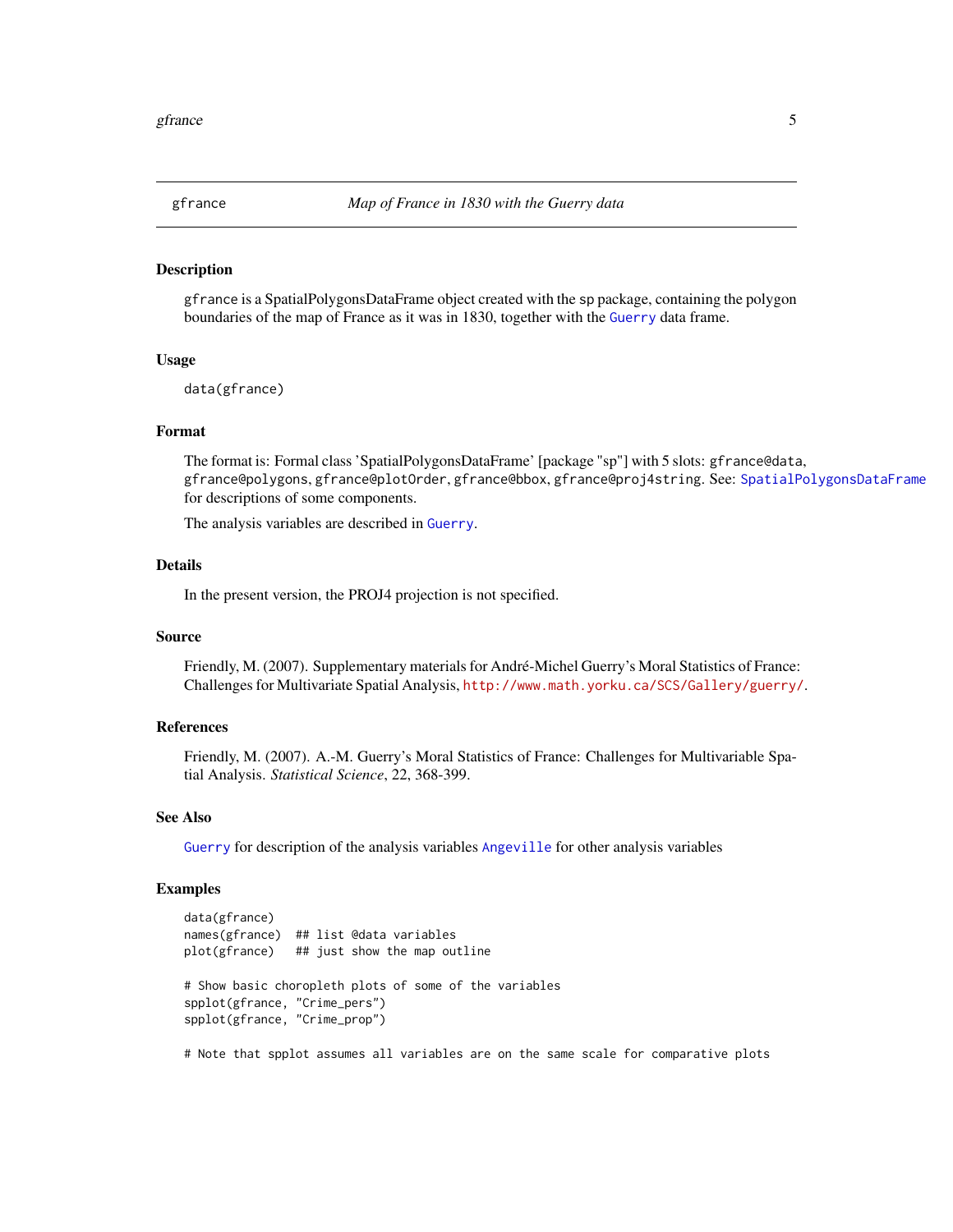```
# transform variables to ranks (as Guerry did)
## Not run:
local({
 gfrance$Crime_pers <- rank(gfrance$Crime_pers)
 gfrance$Crime_prop <- rank(gfrance$Crime_prop)
 gfrance$Literacy <- rank(gfrance$Literacy)
 gfrance$Donations <- rank(gfrance$Donations)
 gfrance$Infants <- rank(gfrance$Infants)
 gfrance$Suicides <- rank(gfrance$Suicides)
 spplot(gfrance, c("Crime_pers", "Crime_prop", "Literacy", "Donations", "Infants", "Suicides"),
    layout=c(3,2), as.table=TRUE, main="Guerry's main moral variables")
})
## End(Not run)
```
<span id="page-5-1"></span>gfrance85 *Map of France in 1830 with the Guerry data, excluding Corsica*

#### Description

gfrance85 is a SpatialPolygonsDataFrame object created with the sp package, containing the polygon boundaries of the map of France as it was in 1830, together with the [Guerry](#page-6-1) data frame. This version excludes Corsica, which is an outlier both in the map and in many analyses.

#### Usage

data(gfrance85)

#### Format

The format is: Formal class 'SpatialPolygonsDataFrame' [package "sp"] with 5 slots: gfrance85@data, gfrance85@polygons, gfrance85@plotOrder, gfrance85@bbox, gfrance85@proj4string. See: [SpatialPolygonsDataFrame](#page-0-0) for descriptions of some components.

The analysis variables are described in [Guerry](#page-6-1).

#### **Details**

In the present version, the PROJ4 projection is not specified.

#### Source

Friendly, M. (2007). Supplementary materials for André-Michel Guerry's Moral Statistics of France: Challenges for Multivariate Spatial Analysis, <http://www.math.yorku.ca/SCS/Gallery/guerry/>.

<span id="page-5-0"></span>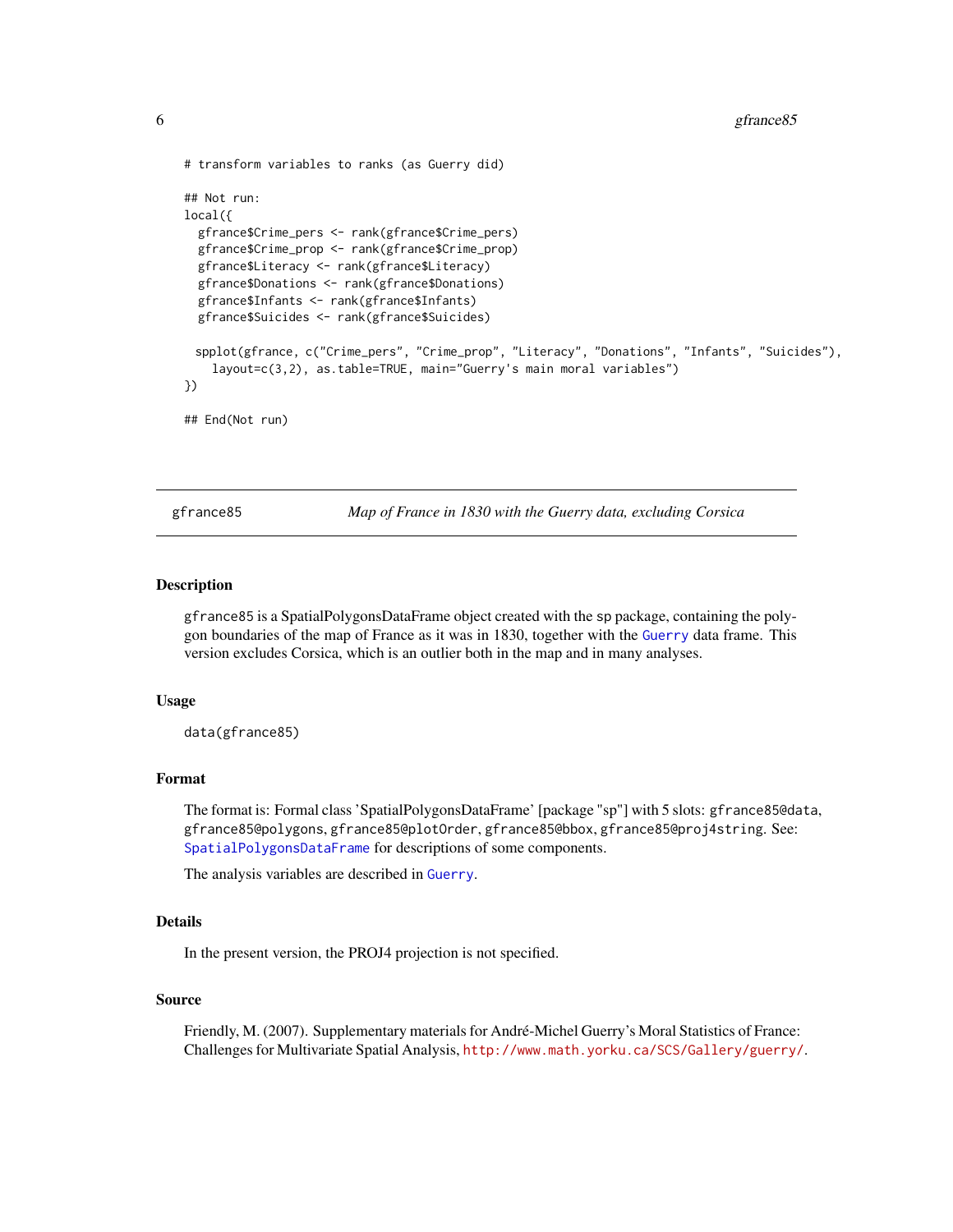#### <span id="page-6-0"></span>Guerry 2008 and 2008 and 2008 and 2008 and 2008 and 2008 and 2008 and 2008 and 2008 and 2008 and 2008 and 2008

#### References

Dray, S. and Jombart, T. (2009). A Revisit Of Guerry's Data: Introducing Spatial Constraints In Multivariate Analysis. Unpublished manuscript.

Friendly, M. (2007). A.-M. Guerry's Moral Statistics of France: Challenges for Multivariable Spatial Analysis. *Statistical Science*, 22, 368-399.

#### Examples

```
data(gfrance85)
require(sp)
plot(gfrance85) # plot the empty outline map
# extract some useful components
df <- data.frame(gfrance85)[,7:12] # main moral variables
xy <- coordinates(gfrance85) # department centroids
dep.names <- data.frame(gfrance85)[,6]
region.names <- data.frame(gfrance85)[,5]
col.region <- colors()[c(149,254,468,552,26)]
if (require(spdep)) {
 lw <- nb2listw(poly2nb(gfrance85)) # neighbors list
}
# plot the map showing regions by color with department labels
op \leq-par(mar=rep(0.1,4))
plot(gfrance85,col=col.region[region.names])
text(xy, labels=dep.names, cex=0.4)
par(op)
```
<span id="page-6-1"></span>Guerry *Data from A.-M. Guerry, "Essay on the Moral Statistics of France"*

#### **Description**

Andre-Michel Guerry (1833) was the first to systematically collect and analyze social data on such things as crime, literacy and suicide with the view to determining social laws and the relations among these variables.

The Guerry data frame comprises a collection of 'moral variables' on the 86 departments of France around 1830. A few additional variables have been added from other sources.

#### Usage

data(Guerry)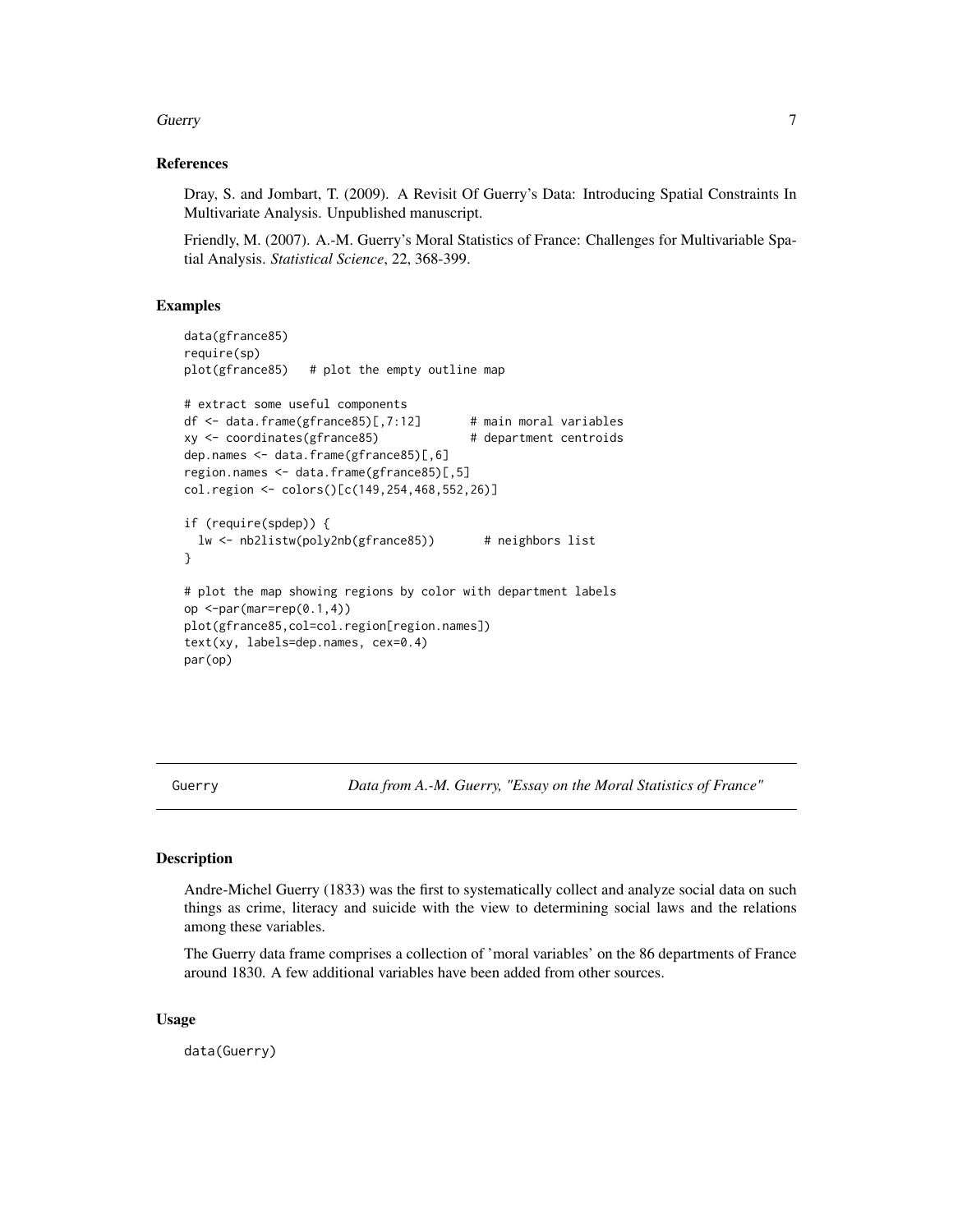A data frame with 86 observations (the departments of France) on the following 23 variables.

- dept Department ID: Standard numbers for the departments, except for Corsica (200)
- Region Region of France ('N'='North', 'S'='South', 'E'='East', 'W'='West', 'C'='Central'). Corsica is coded as NA
- Department Department name: Departments are named according to usage in 1830, but without accents. A factor with levels Ain Aisne Allier ... Vosges Yonne
- Crime\_pers Population per Crime against persons. Source: A2 (Compte général, 1825-1830)
- Crime\_prop Population per Crime against property. Source: A2 (Compte général, 1825-1830)
- Literacy Percent Read & Write: Percent of military conscripts who can read and write. Source: A2
- Donations Donations to the poor. Source: A2 (Bulletin des lois)
- Infants Population per illegitimate birth. Source: A2 (Bureaau des Longitudes, 1817-1821)
- Suicides Population per suicide. Source: A2 (Compte général, 1827-1830)
- MainCity Size of principal city ('1:Sm', '2:Med', '3:Lg'), used as a surrogate for poulation density. Large refers to the top 10, small to the bottom 10; all the rest are classed Medium. Source: A1. An ordered factor with levels 1:Sm < 2:Med < 3:Lg
- Wealth Per capita tax on personal property. A ranked index based on taxes on personal and movable property per inhabitant. Source: A1
- Commerce Commerce and Industry, measured by the rank of the number of patents / population. Source: A1
- Clergy Distribution of clergy, measured by the rank of the number of Catholic priests in active service / population. Source: A1 (Almanach officiel du clergy, 1829)
- Crime\_parents Crimes against parents, measured by the rank of the ratio of crimes against parents to all crimes– Average for the years 1825-1830. Source: A1 (Compte général)
- Infanticide Infanticides per capita. A ranked ratio of number of infanticides to population– Average for the years 1825-1830. Source: A1 (Compte général)
- Donation\_clergy Donations to the clergy. A ranked ratio of the number of bequests and donations inter vivios to population– Average for the years 1815-1824. Source: A1 (Bull. des lois, ordunn. d'autorisation)
- Lottery Per capita wager on Royal Lottery. Ranked ratio of the proceeds bet on the royal lottery to population— Average for the years 1822-1826. Source: A1 (Compte rendus par le ministre des finances)
- Desertion Military disertion, ratio of the number of young soldiers accused of desertion to the force of the military contingent, minus the deficit produced by the insufficiency of available billets– Average of the years 1825-1827. Source: A1 (Compte du ministere du guerre, 1829 etat V)
- Instruction Instruction. Ranks recorded from Guerry's map of Instruction. Note: this is inversely related to Literacy (as defined here)
- Prostitutes Prostitutes in Paris. Number of prostitutes registered in Paris from 1816 to 1834, classified by the department of their birth Source: Parent-Duchatelet (1836), *De la prostitution en Paris*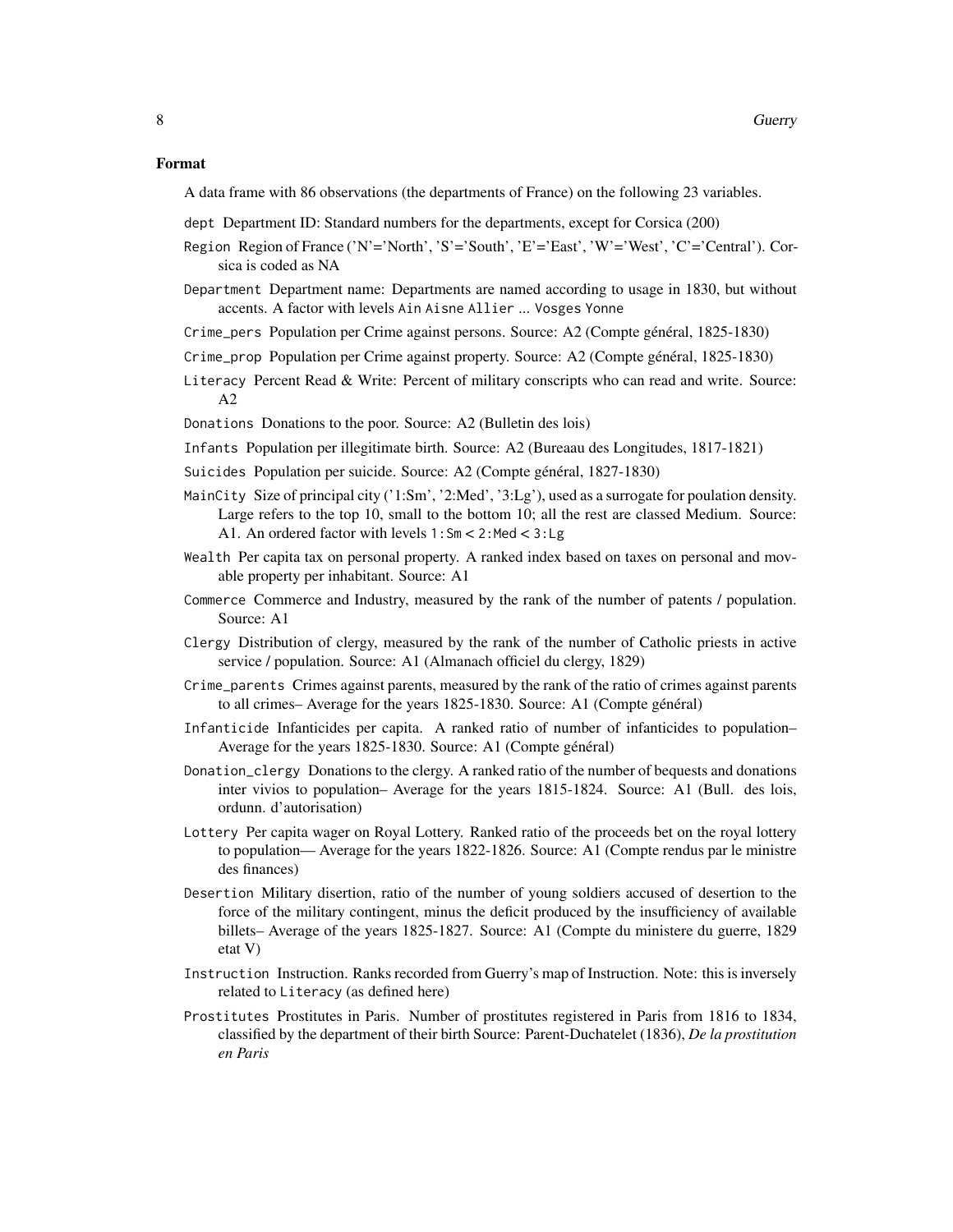#### <span id="page-8-0"></span>Guerry 2008 - 1999 - 1999 - 1999 - 1999 - 1999 - 1999 - 1999 - 1999 - 1999 - 1999 - 1999 - 1999 - 1999 - 1999

- Distance Distance to Paris (km). Distance of each department centroid to the centroid of the Seine (Paris) Source: cakculated from department centroids
- Area Area (1000 km^2). Source: Angeville (1836)
- Pop1831 1831 population. Population in 1831, taken from Angeville (1836), *Essai sur la Statistique de la Population français*, in 1000s

#### Details

Note that most of the variables (e.g., Crime\_pers) are scaled so that 'more is better' morally.

Values for the quantitative variables displayed on Guerry's maps were taken from Table A2 in the English translation of Guerry (1833) by Whitt and Reinking. Values for the ranked variables were taken from Table A1, with some corrections applied. The maximum is indicated by rank 1, and the minimum by rank 86.

#### Source

Angeville, A. (1836). *Essai sur la Statistique de la Population française* Paris: F. Doufour.

Guerry, A.-M. (1833). *Essai sur la statistique morale de la France* Paris: Crochard. English translation: Hugh P. Whitt and Victor W. Reinking, Lewiston, N.Y. : Edwin Mellen Press, 2002.

Parent-Duchatelet, A. (1836). *De la prostitution dans la ville de Paris*, 3rd ed, 1857, p. 32, 36

#### References

Dray, S. and Jombart, T. (2009). A Revisit Of Guerry's Data: Introducing Spatial Constraints In Multivariate Analysis. Unpublished manuscript.

Brunsdon, C. and Dykes, J. (2007). Geographically weighted visualization: interactive graphics for scale-varying exploratory analysis. Geographical Information Science Research Conference (GISRUK 07), NUI Maynooth, Ireland, April, 2007.

Friendly, M. (2007). A.-M. Guerry's Moral Statistics of France: Challenges for Multivariable Spatial Analysis. *Statistical Science*, 22, 368-399.

Friendly, M. (2007). Data from A.-M. Guerry, Essay on the Moral Statistics of France (1833), <http://www.math.yorku.ca/SCS/Gallery/guerry/guerrydat.html>.

#### See Also

[Angeville](#page-2-1) for other analysis variables

#### Examples

```
data(Guerry)
## maybe str(Guerry) ; plot(Guerry) ...
```